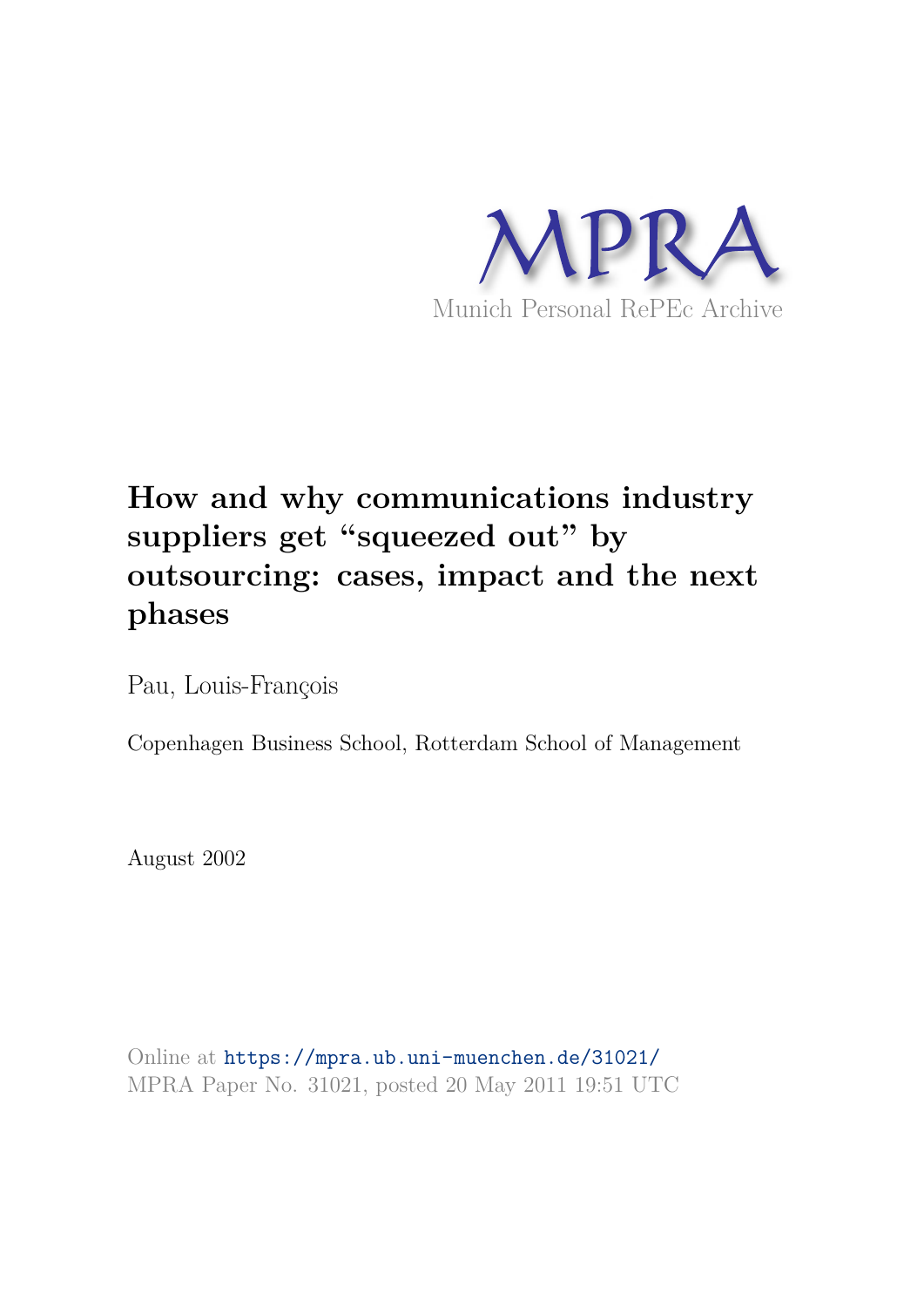#### **How and why communications industry suppliers get "squeezed out" now, and the next phase**

**L-F Pau** 

| <b>ERIM REPORT SERIES RESEARCH IN MANAGEMENT</b> |                                                                        |                                                          |  |
|--------------------------------------------------|------------------------------------------------------------------------|----------------------------------------------------------|--|
| ERIM Report Series reference number              | ERS-2003-033-LIS                                                       |                                                          |  |
| <b>Publication</b>                               | April 2003                                                             |                                                          |  |
| Number of pages                                  | 18                                                                     |                                                          |  |
| Email address corresponding author               | lpau@fbk.eur.nl                                                        |                                                          |  |
| Address                                          |                                                                        | Erasmus Research Institute of Management (ERIM)          |  |
|                                                  |                                                                        | Rotterdam School of Management / Faculteit Bedrijfskunde |  |
|                                                  | Rotterdam School of Economics / Faculteit Economische<br>Wetenschappen |                                                          |  |
|                                                  | Erasmus Universiteit Rotterdam                                         |                                                          |  |
|                                                  | P.O. Box 1738                                                          |                                                          |  |
|                                                  |                                                                        | 3000 DR Rotterdam, The Netherlands                       |  |
|                                                  | Phone:<br>+31 10 408 1182                                              |                                                          |  |
|                                                  | Fax:<br>+31 10 408 9640                                                |                                                          |  |
|                                                  | Email:                                                                 | info@erim.eur.nl                                         |  |
|                                                  | Internet:                                                              | www.erim.eur.nl                                          |  |

Bibliographic data and classifications of all the ERIM reports are also available on the ERIM website: www.erim.eur.nl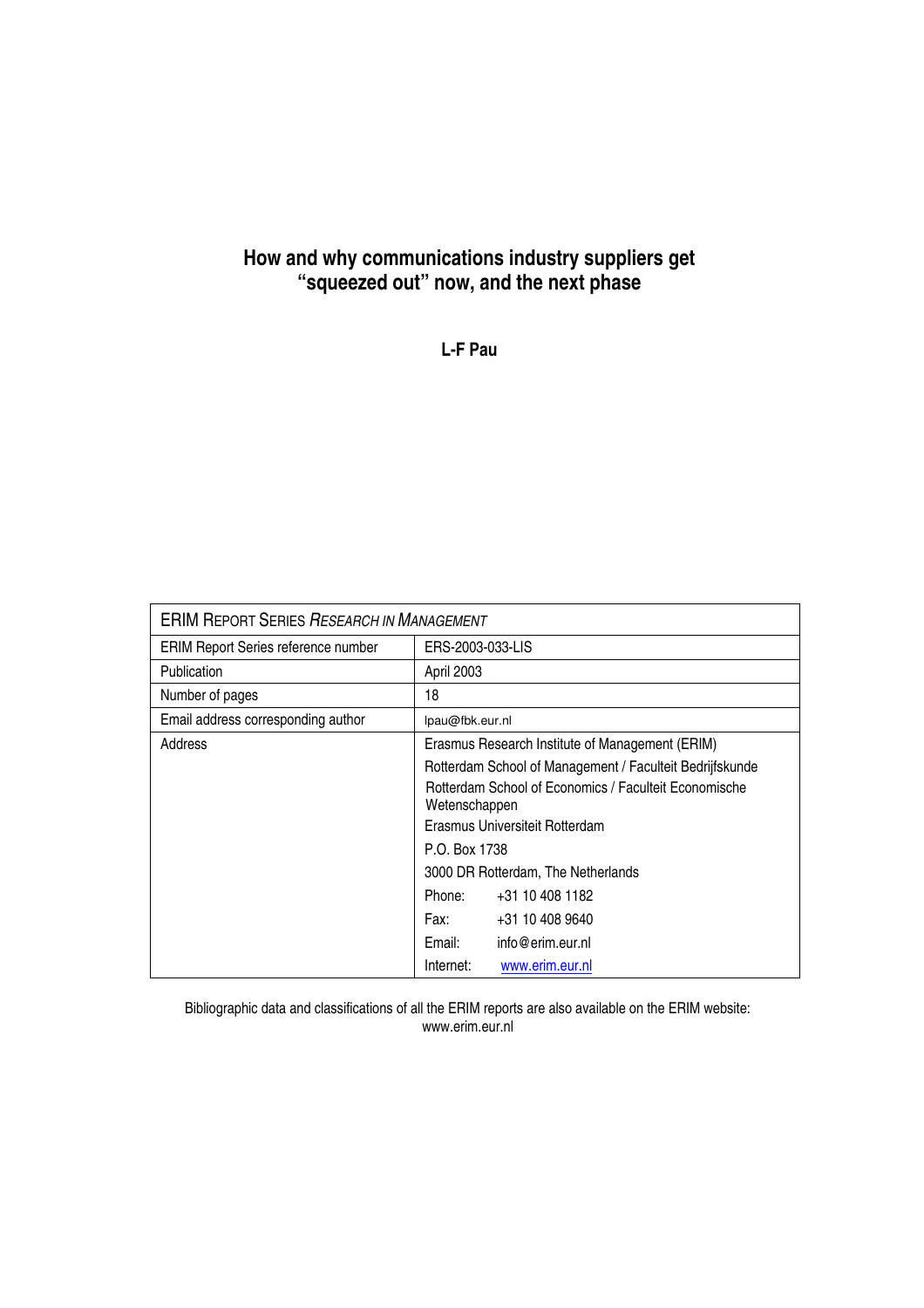#### **E**RASMUS **R**ESEARCH **I**NSTITUTE OF **M**ANAGEMENT

## REPORT SERIES *RESEARCH IN MANAGEMENT*

#### BIBLIOGRAPHIC DATA AND CLASSIFICATIONS Abstract The communications systems, terminals , software and deployment service, industries , have undergone the past ten years a significant technological internal evolution and external revolution at customer end (such as Internet ,Mobile networks and terminals, Broadband,..). Very little management research has studied their financial survivability irrespective of changes in demand volumes in the present technological /organizational cycle . This paper analyzes the implications of genuine open mandated communications standards , of higher product volumes , of very high R&D , of the larger use of sourced /purchased technologies ,and of contract manufacturing . The methodology used is equilibrium analyses . Two specific areas will be mentioned as examples .The paper also shows how eventually those industries in a later cycle will bounce back. Library of Congress 5001-6182 Business Classification (LCC) HE 9713+ Wireless Telephone Journal of Economic M Business Administration and Business Economics Literature (JEL) L 96 **Telecommunication** European Business Schools | 85 A | Business General Library Group (EBSLG) 55 D Communication Techniques Gemeenschappelijke Onderwerpsontsluiting (GOO) Classification GOO 85.00 Bedrijfskunde, Organisatiekunde: algemeen 05.42 Telecommunicatie Keywords GOO Bedrijfskunde / Bedrijfseconomie Draadloze Communicatie, Telecommunicatie-industrie, Bedrijfsprocessen, Intellectueel eigendom Free keywords Communication's industry , Communicatons industry suppliers , Business processes , Intellectual property , Competence , Customer bases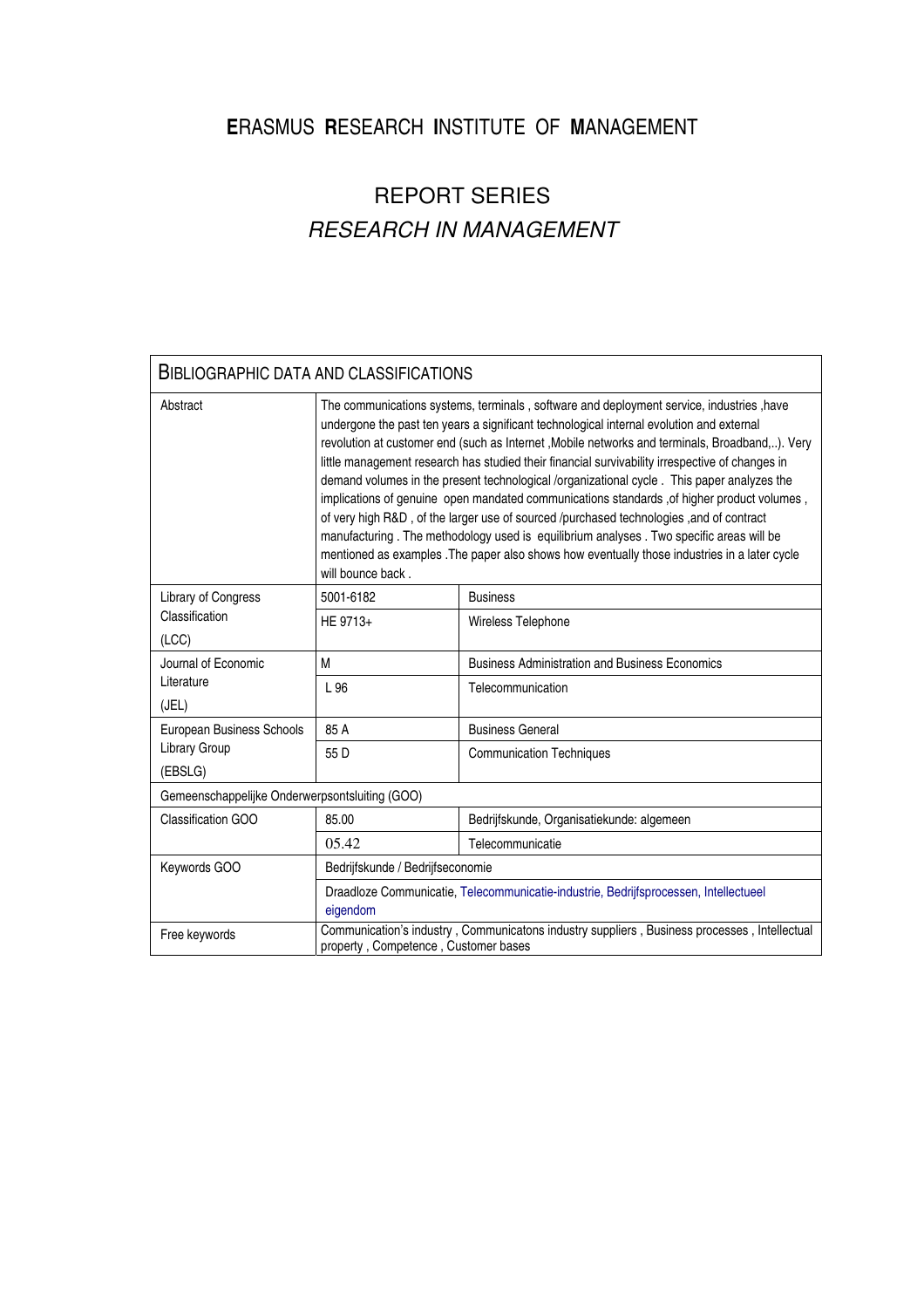#### **How and why communications industry suppliers get "squeezed out" now, and the next phase .**

#### L-F Pau, Draft

**Abstract** : The communications systems, terminals , software and deployment service, industries ,have undergone the past ten years a significant technological internal evolution and external revolution at customer end (such as Internet ,Mobile networks and terminals, Broadband,..). Very little management research has studied their financial survivability irrespective of changes in demand volumes in the present technological /organizational cycle . This paper analyzes the implications of genuine open mandated communications standards ,of higher product volumes , of very high R&D , of the larger use of sourced /purchased technologies ,and of contract manufacturing . The methodology used is equilibrium analyses . Two specific areas will be mentioned as examples .The paper also shows how eventually those industries in a later cycle will bounce back .

**Keywords :** Communication's industry , Communicatons industry suppliers , Business processes , Intellectual property , Competence , Customer bases

#### **Introduction**

Network infrastructure as well as appliance/terminals suppliers , but also communications software , semiconductor , optical components producers ,and installation/deployment/management / billing service companies have over the past 10-15 years undergone simultaneously four radical external revolutions :

-the emergence and progressive domination of new technologies , such as Internet , wireless , broadband , and new semiconductor processes

-the deregulation and fragmentation of their customer base (public operators , enterprise networks

-the emergence of developing countries as major markets with leading edge demands

-changes in financing principles for suppliers (using "vendor financing") as well as their customers ( venture-like financing , heavy debt financing)

Whereas the above is widely researched , far less attention has gone into the operations and internal processes at these suppliers . At best , there has been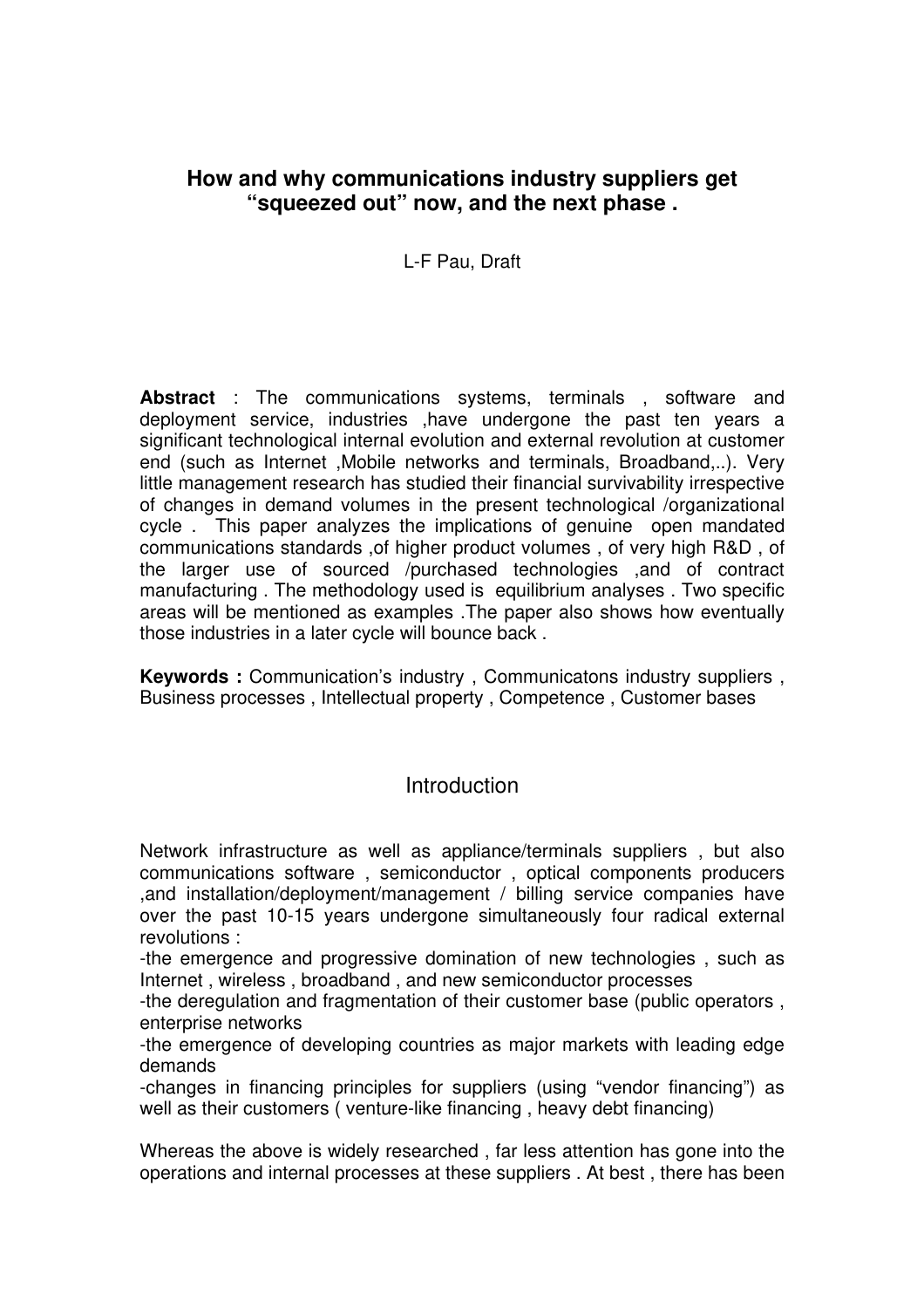a scattered debate as to what the "core business" and the "core competencies " were , with no clear conclusions emerging .

#### **1.The intrinsic capital and knowledge bases of Communications industry suppliers**

Historically , the base for most communications industry suppliers were endto-end supply to monopolistic customers of telephone systems (from telephone access, to transmission , switches and network management) ,and progressively also of X25 packet communication systems (data terminals , routers ,and network management) .

While the complexity was significant , often because of many national/localized adaptations (signaling , electrical characteristics ,internal organization at the client's..) ,orders were still for networks or their capacity expansion or coverage .In almost all cases, manufacturing was an integral and profitable part of the supplier's organization .

With the deregulation of telephone sets and of data terminals , emerged the first time the question whether the systems' suppliers should manufacture and design these access terminals .In most cases , the decisions were to spin-off or outsource such manufacturing and very quickly also their design .

Ever since, the trend has accelerated to affect the:

- outsourcing of almost all manufacturing of system's nodes ,
- the co-design of key semiconductor or optical devices, shared between the communications industry and the semiconductor industry or the design houses
- the commercial acquisition and customization of large parts of the operating systems and middleware
- sometimes immoderate uses of consultants not just as buffer work capacity , but for key specification , design ,testing or other tasks

This leads to identify three essential capital bases for communications industry suppliers, in addition of course to the financial capital defined in company accounts :

a)The Intellectual capital and know-how capital , represented legally by inventions, patents , trademarks , process know-how and similar , and for which legal filing, protection and review mechanisms exists backed up by trade agreements and treaties

b)The competence capital ,which is the subjective set of skills, experience and contacts which staff brings to a company , and which the learning-by-doing process enhance as well as some occasional company initiated competence development activities .In this competence capital should be featured key staff ,and experts , who have a combination of higher creative skills, implementation skills and communication skills to their co-workers ,and sometimes to the community at large .Competence capital evaluation is a complex process, but it must obey to a cumulative process over time , with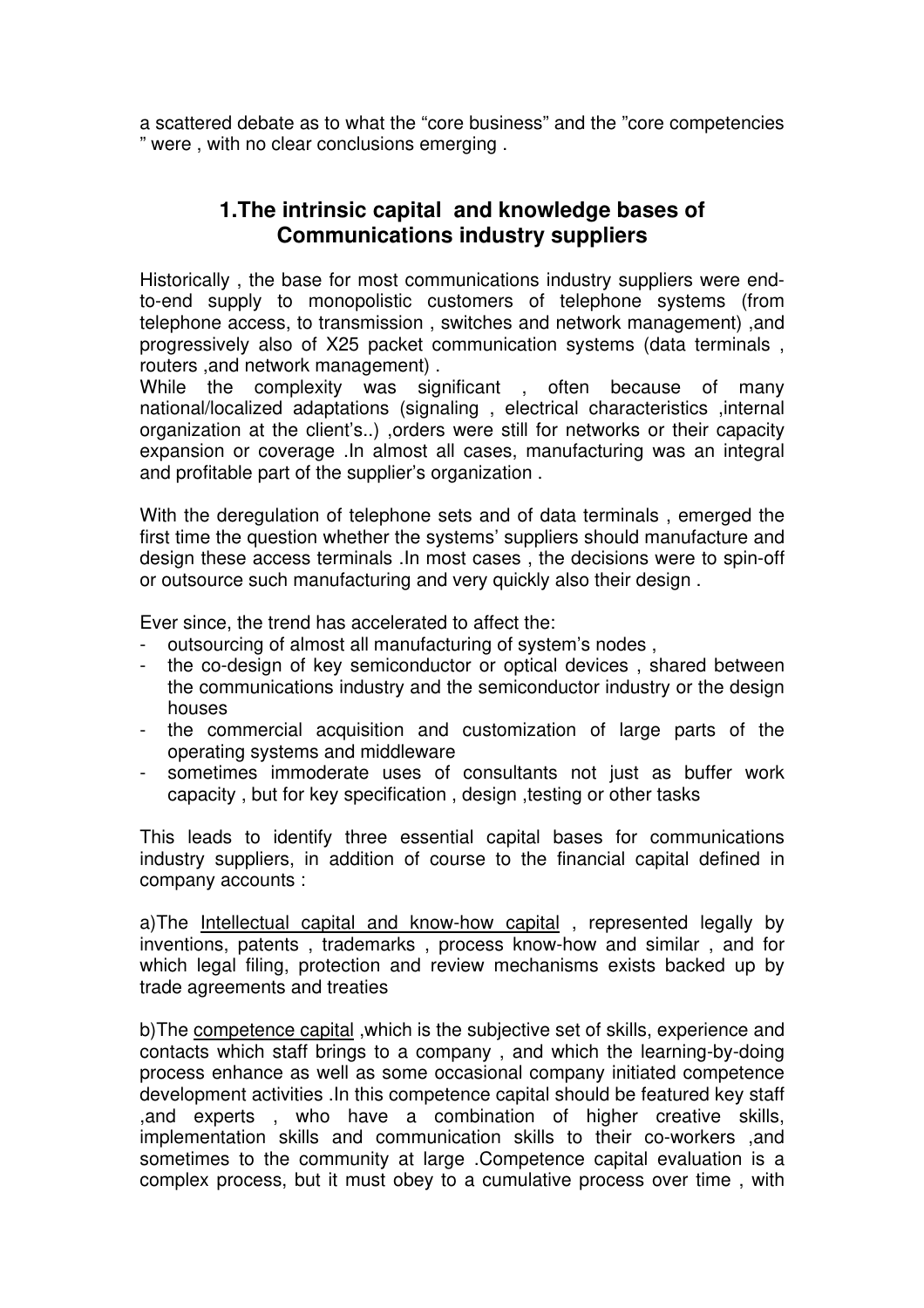leakage linked to staff departure , to competence decay ,and sometimes to external factors who may make worthless some specific skills .

c)The customer trust capital base , which is not to be confused with the bilateral trade between a supplier and one of its customers , but with the depth , duration , credibility and trust of such a customer towards its suppliers . In one word it could be called the "depth of the relationship" .One trend has increased the customer trust base, which is the erosion of research and most technical activities at communications operators , who then have to rely more and more on their suppliers for their technical and some

other strategic choices .A reverse trend has been that, with the emergence of open standards in middleware ,interconnect and other API's , a communications operator or enterprise networking supplier can now in principle switch suppliers provided the new suppliers meet the same interface standards as the incumbent suppliers . The "depth of the relationship" is also always the compounded result of the relative internal forces, both at operator/enterprise end, as well as supplier end , between technical, operations, purchasing and financial decision makers . One clear trend however has been that, while this customer trust base is also a cumulative process, its rate of change (up or down) has vastly accelerated recently.

It should be noted that , for communications industry suppliers, the financial capital structure alone fails to give concrete indications as to the real value and survivability of such suppliers . At best the financial capital structure and the cash flow allow to gage the pricing and cost base and the management of receivables ,as well indirectly as product/project/resource management quality .

#### **2.The predators**

As the business records of the past 10-15 years have shown ,and apart from the special case of mergers and acquisitions of and amongst communications industry start-ups , the consolidation has not been so much within communications industry suppliers . One main reason has been heterogeneous elements amongst the competence capital , the customer trust base and sometimes geographical localization and cost structures of the same .

Therefore predators have been from other sectors and the major strategic motivations have been :

a)for component suppliers (hardware, semiconductor , software , packaging, ...) to move up the value chain to grasp sub-systems or systems in growing communication offerings

b) for IT or computer industry suppliers to capitalize on high , but falling , computer sub-systems volumes ,to enhance them for the communications service needs ,and, in that process, to improve the quality and dependability of computer equipments . In some cases, such IT or computer industry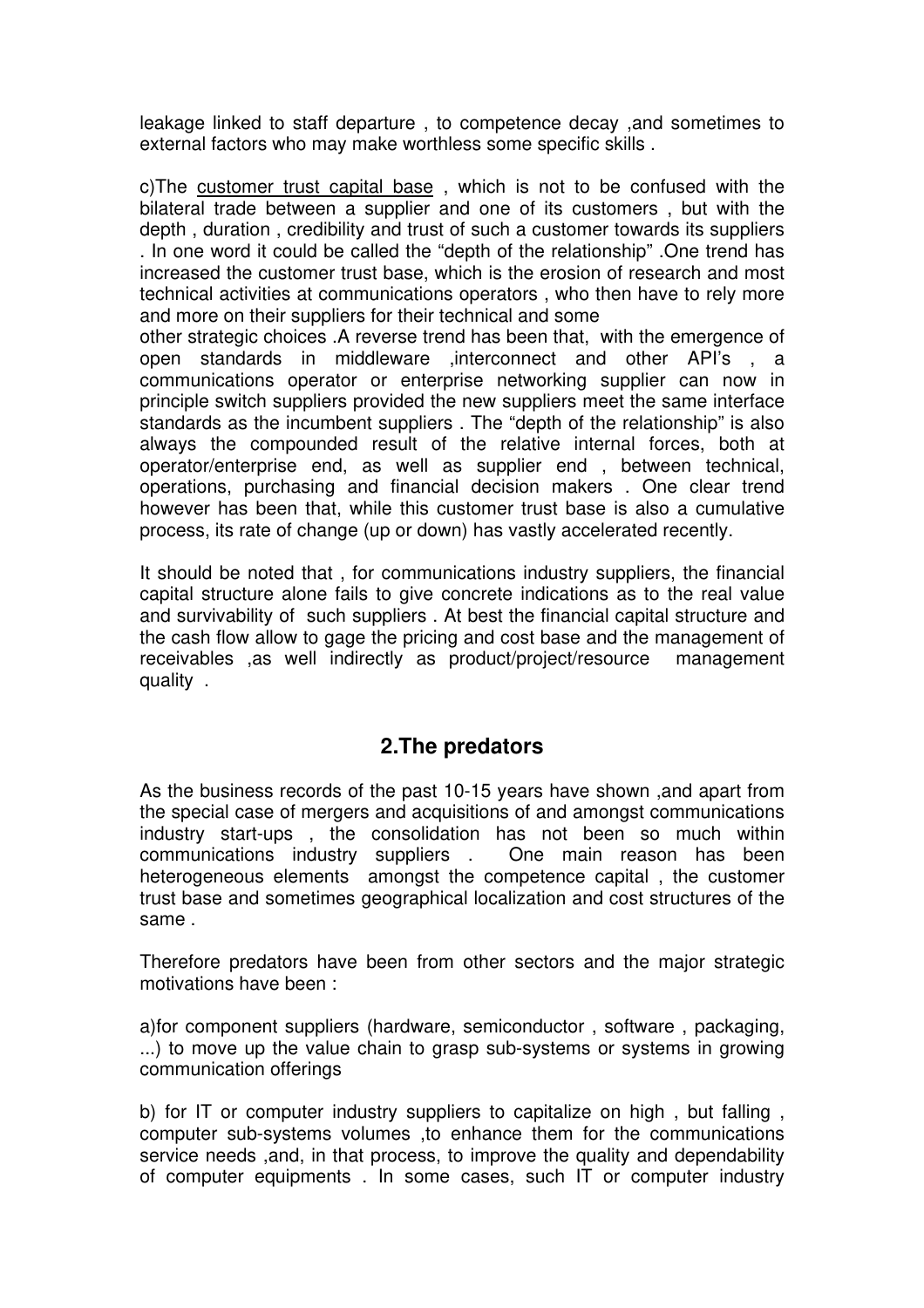suppliers attempt to achieve a monopoly in selected network architecture nodes (application servers , authentification servers , base station controllers , ....)

c) for consultants to occupy the place left open by the communications operators /enterprises in the field of service creation and service management ,as the diversity of these has been growing very fast with new technologies and open standards

d) for contract manufacturers to absorb the plants and production staff of communications industry suppliers ,although they had not realized that they would have a hard time going beyond bill-of-materials skills to reach architectural know-how and IPR without long lasting investments

e)for software products industry to enlarge its product portofolio to include major high-value packages sold by the communications industry suppliers (such as network management, billing systems, customer-care systems , messaging, security software ) or used by these for their internal processes (ERP, documentation , CAD , test systems)

f) for all the above to make the communications industry supplier bear the cost of risk research , of pre-standardization work, of standardization/lobbying ,of integration into very complex networks and systems , and of high cost initial engineering , productization and debugging

For these predators , two mechanisms have or are being used :

-merger and acquisitions , typically of communications industry supplier's plants , but also of non-core product lines or divisions ; in most cases , these deals have been carried out with financial valuation methods (or palettes thereof) which by and large have neglected totally the intellectual capital , the competence capital ,and the customer trust capital

-a "strangling approach " using technical dependencies as trigger events ,and business models thereafter ,and finally "strategic agreements" aiming at competence/IPR/customer trust transfer from the communications industry supplier to a predator ;the core of this approach is precisely to take over the intellectual capital, the competence capital and/or the trust capital

#### **3. Case (A) : A software industry predator**

In this Case, as well as in the following, we will, for the "strangling process" itemize the process and its impact on the intellectual , competence and customer trust capitals of the communications industry supplier.

The Case pertains to a software industry player, supplying a middleware component to a communications industry supplier .The general strategy used by the software supplier is a one of reducing the credibility of the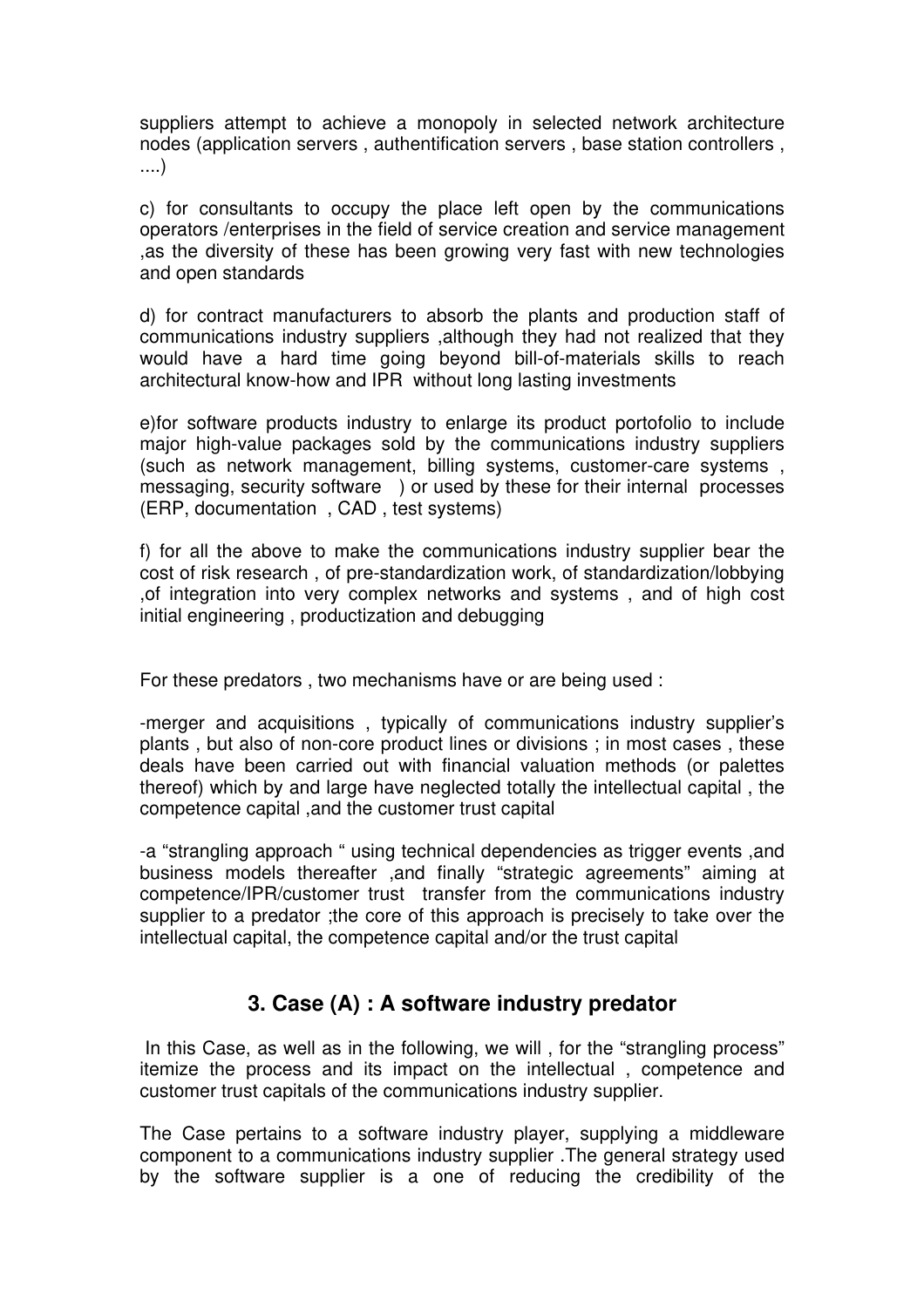communications suppliers, and to deploy a business model whereby communications systems suppliers and users are both being "taxed" although alternative technologies exist ,some standardized by open ISO processes . The approach used by this software industry predator is also dual :

-merger and acquisition of start-up's and some other communications industry operations , including hardware ; it is interesting to note that most of these activities have failed , less because of external demand weaknesses, than because of internal fights where communications enhanced technologies and products were "forced" to report to established product lines , leading to bad technical solutions , de-motivated new employees ,and total lack of trust with the customers of the acquired party

-"strangling" of the communications industry supplier by the following process :

| $\mathbf{1}$   | STEP   PROCESS<br>Specify alone , and brand a<br>software of rather simple design<br>, but with novel functionalities                                                                                                                                   | <b>IMPACT</b><br>on<br>Intellectual<br>capital | <b>IMPACT</b><br>on<br>Competen<br>ce capital<br>Competitio<br>n on<br>innovation<br>is fair               | IMPACT on<br>Customer<br>trust capital                                                                                                                                     |
|----------------|---------------------------------------------------------------------------------------------------------------------------------------------------------------------------------------------------------------------------------------------------------|------------------------------------------------|------------------------------------------------------------------------------------------------------------|----------------------------------------------------------------------------------------------------------------------------------------------------------------------------|
| $\overline{2}$ | Apply substantial marketing<br>power to publicize this brand<br>the<br>least<br>with<br>,not<br>communications operators, so<br>communications industry<br>the<br>suppliers would be forced to<br>their<br>meet<br>customer's<br>"demands" or inquiries |                                                |                                                                                                            | Negative as<br>it reduces<br>sometimes<br>credibility of<br>communicat<br>ions<br>supplier,<br>especially if<br>they<br>have<br>researched<br>the<br>same<br>functionality |
| 3              | Apply substantial lobbying at<br>technical management level at<br>communications<br>industry<br>supplier's, essentially to tell<br>these management levels that<br>they would be "left behind" if<br>they don't commit to<br>this<br>software           |                                                | <b>Negative</b><br>as it<br>correspond<br>s to<br>criticize<br>internal<br>resources<br>developing<br>same |                                                                                                                                                                            |

Table 1: Software industry predator process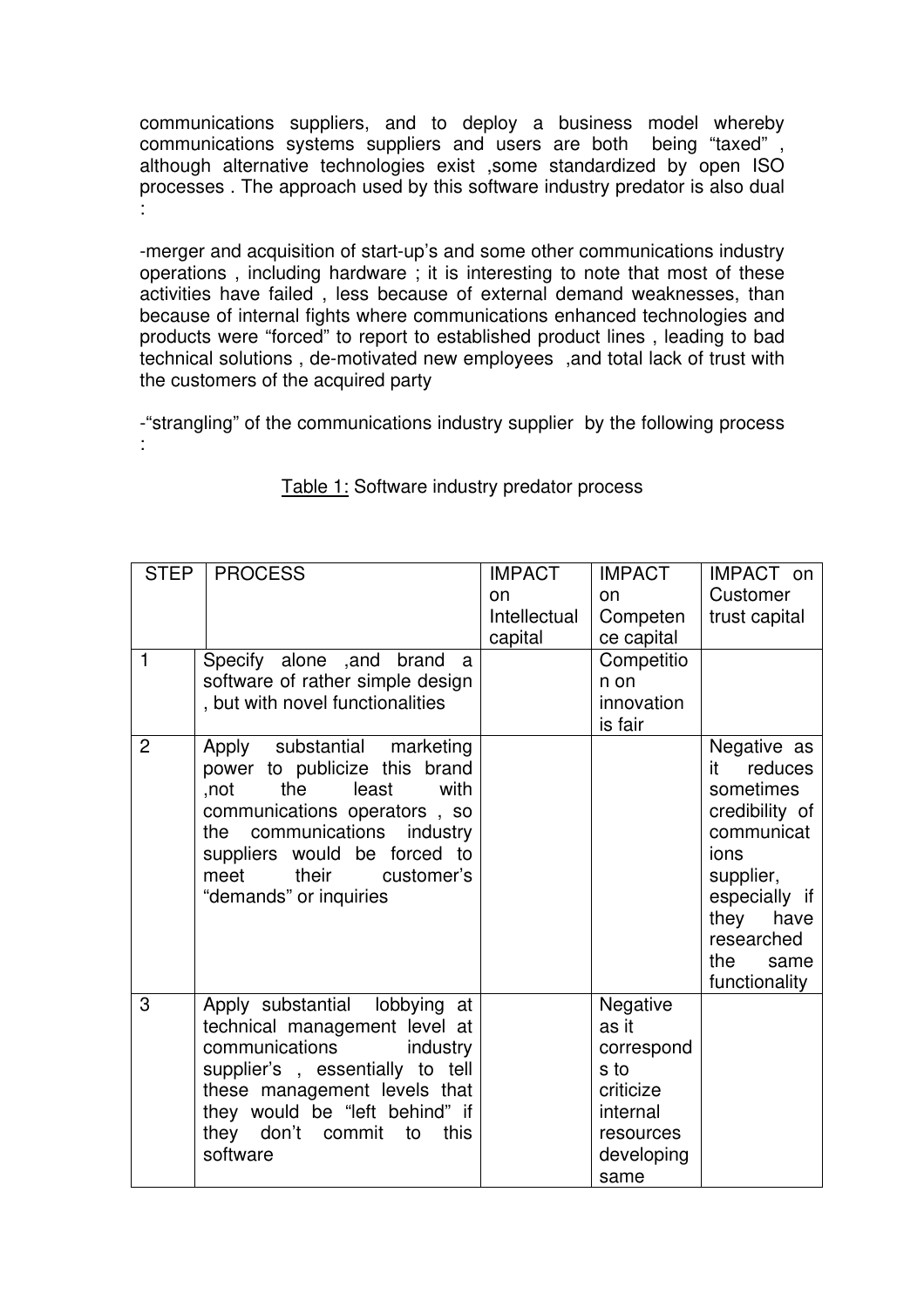|                |                                                                                                                                                                                                                                |                                                                                      | functionalit<br>v                                                                  |                                                                                                                                    |
|----------------|--------------------------------------------------------------------------------------------------------------------------------------------------------------------------------------------------------------------------------|--------------------------------------------------------------------------------------|------------------------------------------------------------------------------------|------------------------------------------------------------------------------------------------------------------------------------|
| $\overline{4}$ | Charge a developer's license<br>, and impose a trademark license<br>for the brand                                                                                                                                              | Negative if<br>license<br>prevents<br>from doing<br>internal<br>work in<br>same area |                                                                                    | Negative as<br>operator is<br>used to only<br>the<br>communicat<br>ions<br>supplier's<br>brand                                     |
| 5              | Impose the software vendor, or<br>a proxy to it, as the sole party<br>who can develop conformance<br>test suites in view of use of the<br>brand by communications<br>supplier in his products when<br>they embed this software |                                                                                      |                                                                                    | Negative as<br>operator is<br>used to<br>open public<br>conformanc<br>e suites                                                     |
| 6              | Charge a license fee for test<br>suite(s), and<br>force<br>resource<br>allocation to the task                                                                                                                                  |                                                                                      | Negative<br>as<br>resource<br>could be<br>used better<br>to enhance<br>IPR capital |                                                                                                                                    |
| $\overline{7}$ | Charge a royalty on software<br>when embedded into supplier's<br>products                                                                                                                                                      |                                                                                      |                                                                                    | Positive if<br>royalty cost<br>is less than<br>depreciation<br>of a<br>communicat<br>ions<br>supplier's<br>alternative<br>solution |
| 8              | Charge a test suite license (in<br>view of the branding) and a<br>distribution license to operator<br>received<br>from<br>products<br>on<br>supplier                                                                           |                                                                                      |                                                                                    | Negative as<br>this time<br>operator will<br>ask<br>communicat<br>ions<br>supplier why<br>he forced<br>this side-<br>cost          |
| 9              | Offer a R&D collaboration to<br>supplier, with free evaluation<br>license by software company on<br>communications supplier's add-<br>on's                                                                                     | <b>Negative</b><br>as no pay-<br>back<br>on<br><b>IPR</b>                            | Negative<br>as freedom<br>is limited                                               |                                                                                                                                    |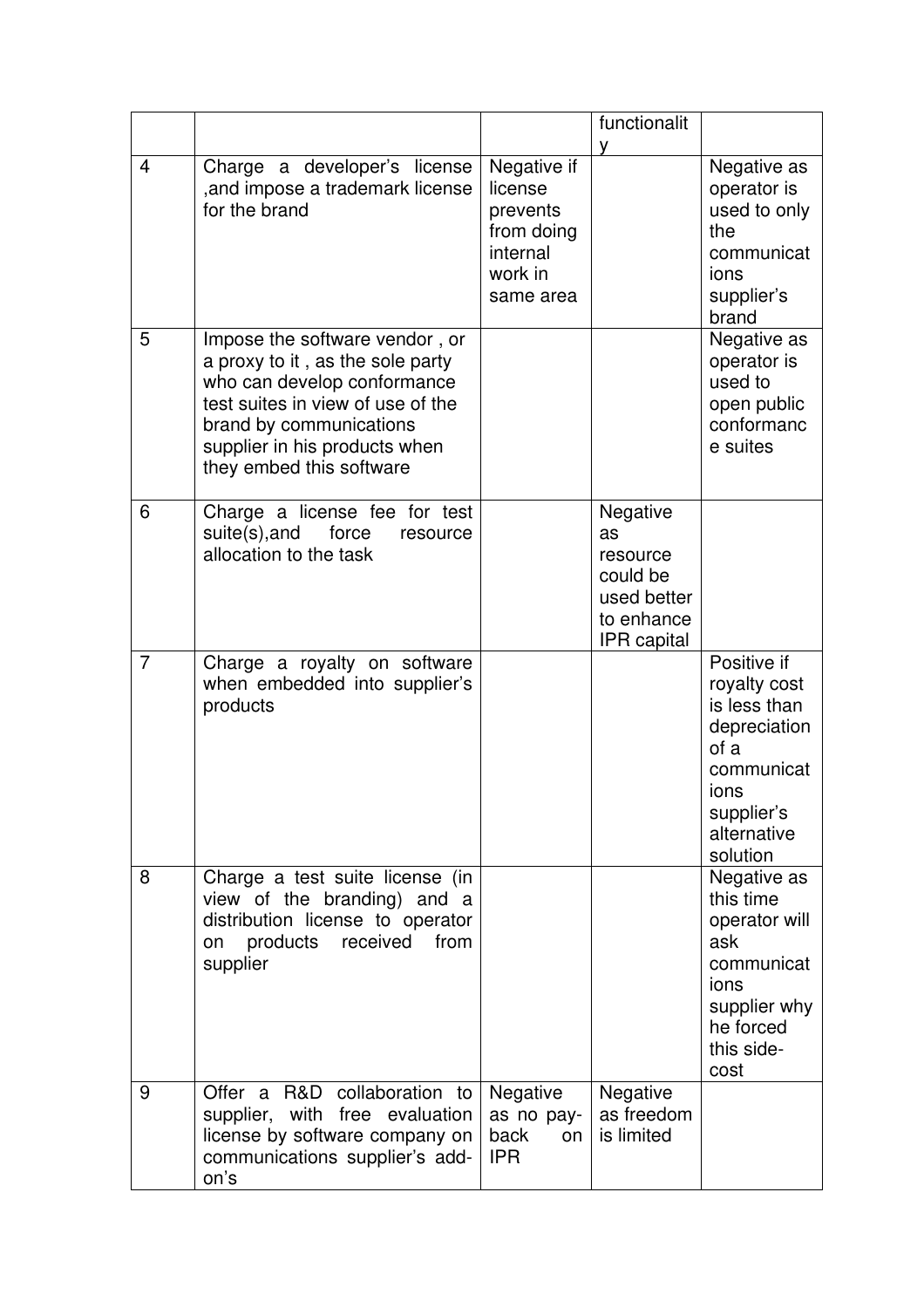| 10              | Include same functionality as<br>obtained under Step 9, but<br>under independent<br>implementation into software<br>product            | Negative<br>as<br>functionalit<br>y is hard to<br>protect<br>legally                                                               | Positive for<br>those who<br>see their<br>ideas<br>diffuse                                                                |                                                                                                        |
|-----------------|----------------------------------------------------------------------------------------------------------------------------------------|------------------------------------------------------------------------------------------------------------------------------------|---------------------------------------------------------------------------------------------------------------------------|--------------------------------------------------------------------------------------------------------|
| 11              | Charge a license to<br>communications supplier for<br>enhancement 10. Which<br>originates in 9., and under<br>software company's brand |                                                                                                                                    | Negative<br>as<br>communic<br>ations<br>supplier<br>have to<br>pay twice                                                  | Negative                                                                                               |
| 12 <sub>2</sub> | Integrate communications<br>software protocols into software<br>product (signalling, protocols,<br>$OSS$                               | Negative<br>as<br>communic<br>ations<br>suppliers<br>must<br>protect all<br>implement<br>ations of<br>communic<br>ations<br>stacks | <b>Negative</b><br>as staff is<br>left only to<br>maintain<br>"old"<br>versions "<br>of<br>communic<br>ations<br>software | Negative as<br>"image" in<br>communicat<br>ions<br>software<br>field shifts to<br>software<br>industry |

#### **4.Case (B): a contract manufacturer predator**

In this Case, as well as in the following, we will, for the "strangling process" itemize the process and its impact on the intellectual , competence and customer trust capitals of the communications industry supplier.

The Case pertains to a contract manufacturer, with its roots in mechanical assembly , who carried out an aggressive set of opportunities to take over (in general for free) some manufacturing operations of a diversity of weakened communications industry suppliers . The goal was to migrate from contract manufacturing to design and test services , to acquire design know-how,and to produce unbranded communications products competing with those of its original customer .

Thus here again ,the predator has a dual approach :

-merger and acquisitions : essentially , the predator off-loaded the communications industry supplier of social costs and underutilized production capacities, got some initial orders as part of the deal, but never committed to manufacturing or engineering price levels ;the result is that , after some time, the same production cost for the same item goes substantially up with no quality guarantees possible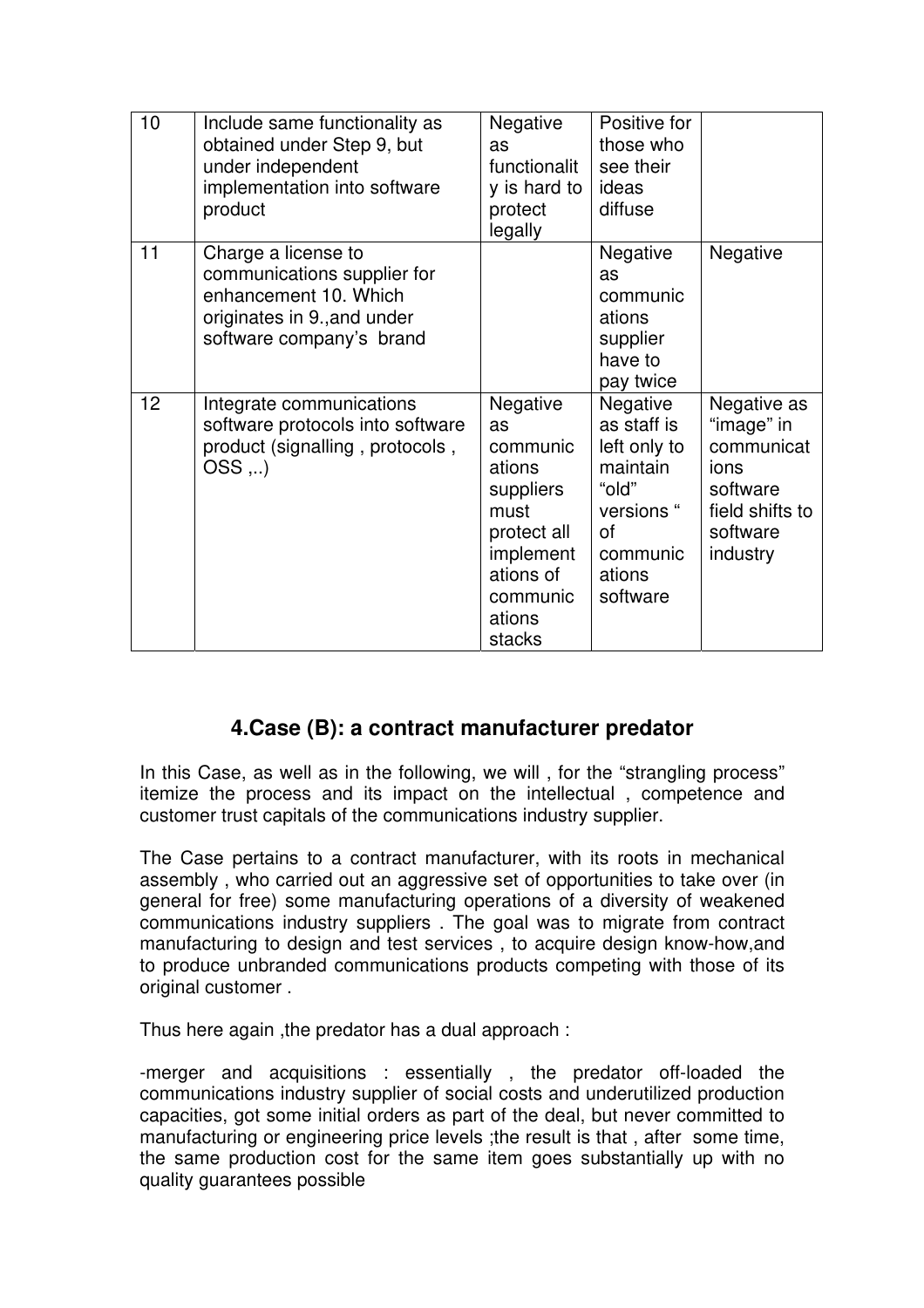-"strangling" process initiated under the excuse of shared traditions, design methodologies and better purchasing power at component level ; the target was to carry out test, low volume /prototyping assembly , engineering services , as well as to help the communications industry supplier with faster industrialization services for its end customers .Thus the process and its impacts for the communications industry supplier were the following :

| <b>STEP</b><br>$\mathbf{1}$ | <b>PROCESS</b><br>Offer low volume manufacturing<br>$(prototypes, \ldots)$                                                               | <b>IMPACT</b><br>on<br>Intellectual<br>capital                                                                                                            | <b>IMPACT</b><br>on<br>Competen<br>ce capital<br>Faster and<br>fabless<br>delivery of<br>prototypes | IMPACT on<br>Customer<br>trust capital<br>Faster<br>to<br>access<br>prototypes<br>for<br>evaluation                             |
|-----------------------------|------------------------------------------------------------------------------------------------------------------------------------------|-----------------------------------------------------------------------------------------------------------------------------------------------------------|-----------------------------------------------------------------------------------------------------|---------------------------------------------------------------------------------------------------------------------------------|
| $\overline{2}$              | Offer test design and test<br>execution services, often with<br>tools and fixtures inherited from<br>communications industry<br>supplier |                                                                                                                                                           | Negative<br>as<br>concurrent<br>design and<br>testing are<br>key for<br>enhancing<br>designs        |                                                                                                                                 |
| 3                           | Offer integration services                                                                                                               | Negative<br>as<br>architectur<br>al<br>specificatio<br>ns, tricks<br>and know<br>how got<br>transferred<br>in effect<br>without<br>real IPR<br>protection | Negative<br>as<br>integration<br>staff<br>leaves and<br>joins<br>contract<br>manufactur<br>er       | Negative as<br>communicat<br>ions<br>industry<br>supplier<br>looks<br>as<br>incapable of<br>being<br>a<br>systems<br>integrator |
| 4                           | Offer<br>volume<br>component<br>purchasing services                                                                                      | Negative<br>as<br>component<br>supplier<br>data<br>and<br>choices<br>get<br>compromis<br>ed                                                               | Negative<br>on<br>sourcing<br>staff                                                                 |                                                                                                                                 |

|  |  |  | Table 2: Contract manufacturer industry predator process |  |
|--|--|--|----------------------------------------------------------|--|
|--|--|--|----------------------------------------------------------|--|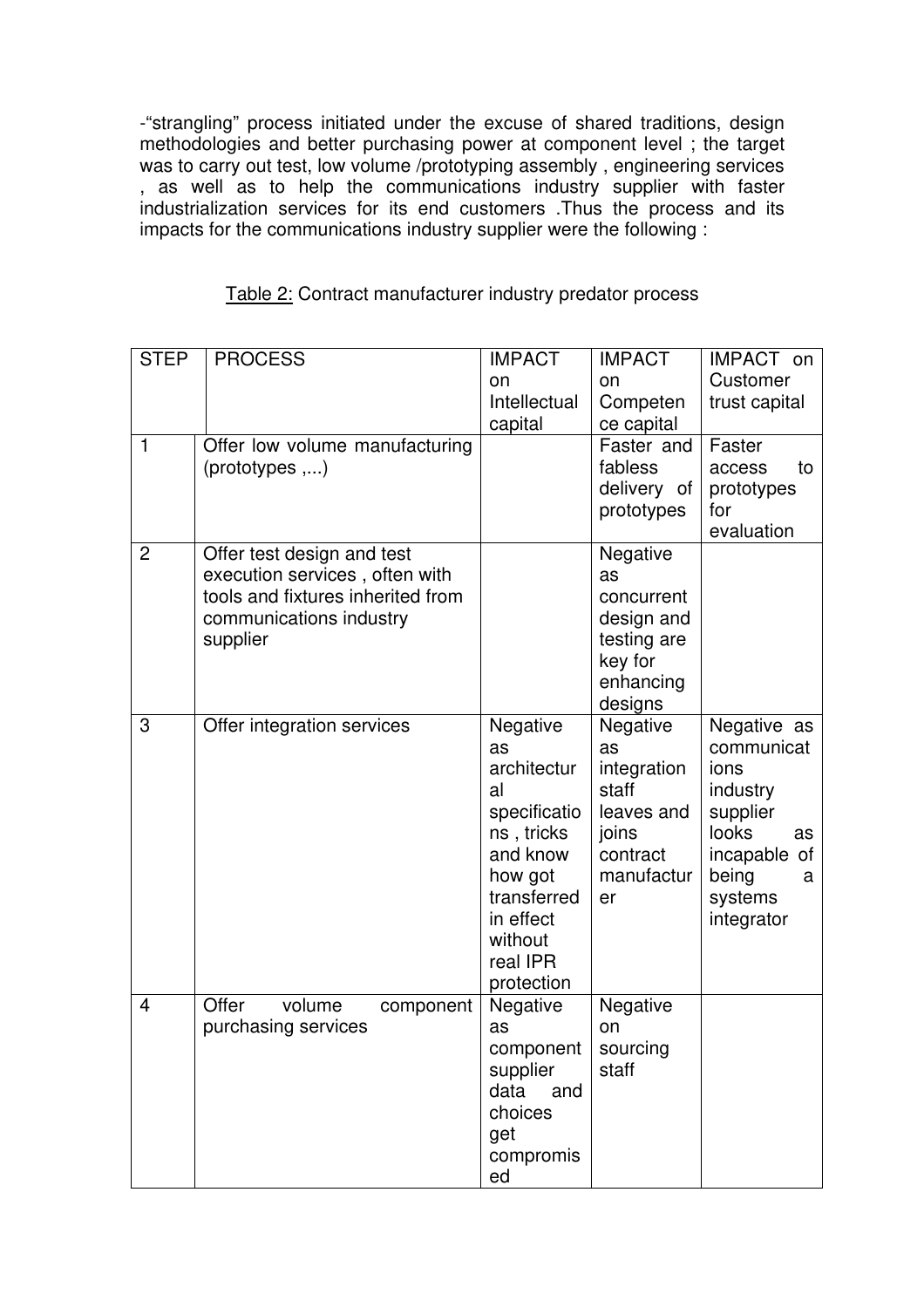| 5              | Renegotiate contract<br>manufacturing and service<br>contracts to add contract<br>manufacturer's so-called "own"<br>IPR and licensing terms (know<br>how not backed up by own<br>investments but happening by<br>Step 3) | Negative                    |                                                                                                                                                                 | Negative as<br>operator<br>buys less<br>from<br>communicat<br>ions<br>supplier,<br>because of<br>less trust in<br>contract<br>manufacture<br>r's abilities<br>and concern<br>for operator |
|----------------|--------------------------------------------------------------------------------------------------------------------------------------------------------------------------------------------------------------------------|-----------------------------|-----------------------------------------------------------------------------------------------------------------------------------------------------------------|-------------------------------------------------------------------------------------------------------------------------------------------------------------------------------------------|
| 6              | Offer to third parties unbranded<br>down scale products competing<br>with<br>original<br>communications<br>supplier's                                                                                                    |                             | Negative<br>staff's<br>as<br>pride<br>is<br>diminished<br>and some<br>for<br>leave<br>contract<br>manufactur<br>er                                              | Negative as<br>operator<br>may switch<br>to<br>unbranded<br>cheaper<br>product<br>assuming its<br>design to be<br>dependable                                                              |
| $\overline{7}$ | Sell product line as part of a<br>focussing strategy , often<br>to<br>lower cost manufacturers                                                                                                                           | Negative<br>on<br>royalties | Negative<br>on staff<br>which is<br>often being<br>made<br>redundant<br>both at<br>communic<br>ations<br>supplier as<br>well as<br>contract<br>manufactur<br>er | Negative<br>in<br>general                                                                                                                                                                 |

### **5. Case (C) : a semiconductor supplier predator**

In this Case we will again , for the "strangling process" itemize the process and its impact on the intellectual , competence and customer trust capitals of the communications industry supplier.

In this Case, the strategy of the semiconductor supplier is to go up the value chain by claiming that its process and volume advantages will be of benefit to the communications industry supplier as well as to the operators , although he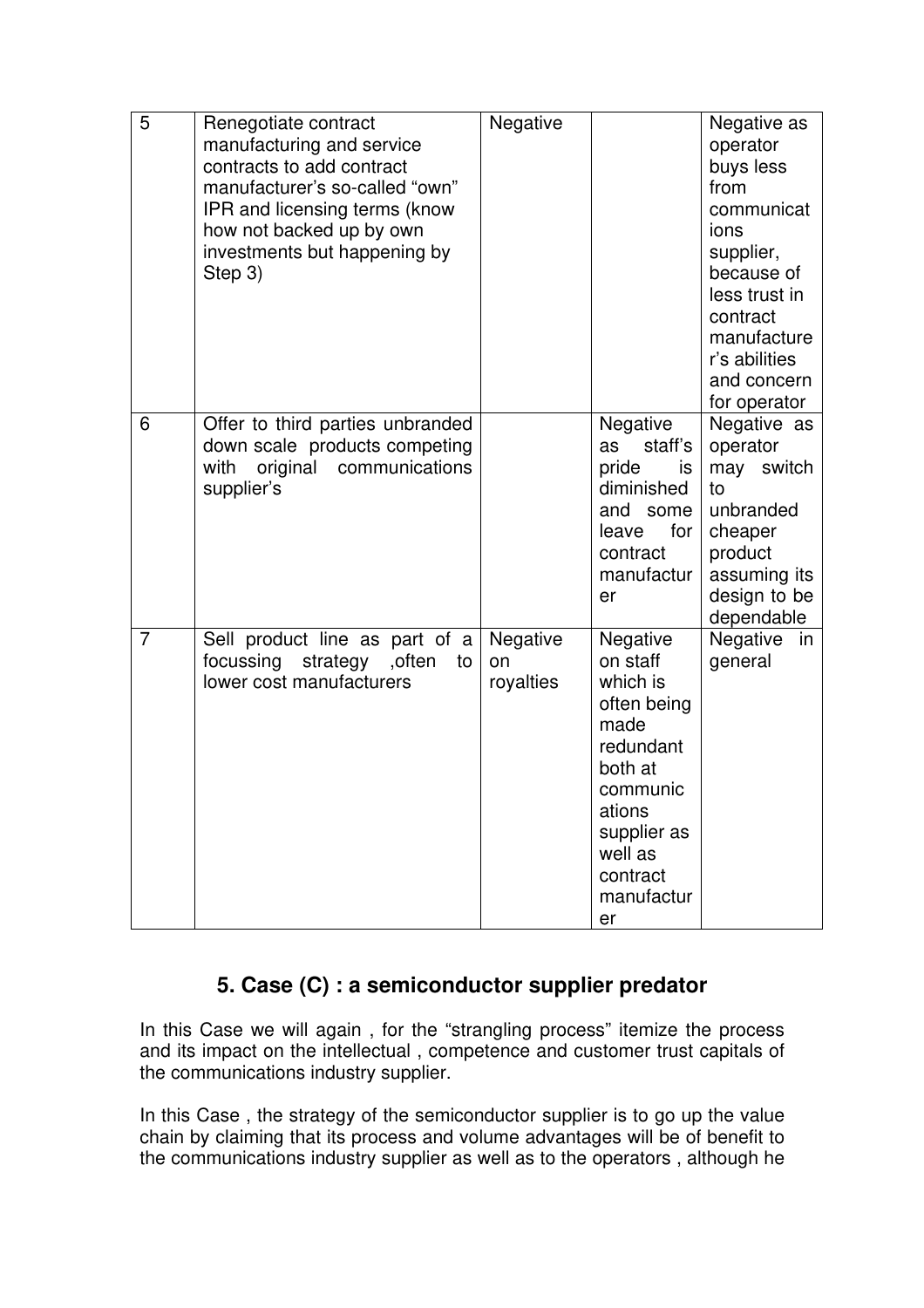may fail to say that the architectures and price levels may be quite different and reduce the learning curve benefits .

The merger and acquisition process does not affect the communications industry supplier ,as the focus of the semiconductor supplier is on investing in start-up's and individuals who may allow it to leapfrog the communications industry's supplier's know how and competence in a generic area (a "platform")

The "strangling" process thereafter as the following steps :

| <b>STEP</b>    | <b>PROCESS</b>                                                                                                                                                                                                                               | <b>IMPACT</b>                                                                                                                                             | <b>IMPACT</b>                                                                                          | IMPACT on                                                                                                                                                                          |
|----------------|----------------------------------------------------------------------------------------------------------------------------------------------------------------------------------------------------------------------------------------------|-----------------------------------------------------------------------------------------------------------------------------------------------------------|--------------------------------------------------------------------------------------------------------|------------------------------------------------------------------------------------------------------------------------------------------------------------------------------------|
|                |                                                                                                                                                                                                                                              | on<br>Intellectual                                                                                                                                        | on<br>Competen                                                                                         | Customer<br>trust capital                                                                                                                                                          |
|                |                                                                                                                                                                                                                                              | capital                                                                                                                                                   | ce capital                                                                                             |                                                                                                                                                                                    |
| $\mathbf{1}$   | Invest in start-up's and<br>individuals with generic<br>technologies at a low level,<br>which are being forced via<br>financial controls to abide with<br>the semiconductor's<br>processes, IPR and proprietary<br>architectures             | Lost<br>opportuniti<br>es to<br>acquire<br>cheap<br>some<br>potential<br>relevant<br><b>IPR</b>                                                           |                                                                                                        |                                                                                                                                                                                    |
| $\overline{2}$ | Organize a fully controlled<br>industry forum with strict NDA<br>rules, and mandated<br>dependency on the<br>semiconductor supplier's prior<br>architectures and proprietary<br>standards                                                    |                                                                                                                                                           | Positive as<br>staff asked<br>to join<br>individually<br>may feel<br>that they<br>are<br>important     |                                                                                                                                                                                    |
| 3              | Carry out a heavy marketing<br>campaign around yet-to-be<br>products claiming industry<br>backing by the other parties in<br>the controlled industry forum;<br>lobby operators as to the future<br>capabilities and cost benefits<br>to them | Negative<br>as<br>architectur<br>al<br>specificatio<br>ns, tricks<br>and know<br>how got<br>transferred<br>in effect<br>without<br>real IPR<br>protection | Negative<br>as staff is<br>confused<br>about<br>either<br>doing their<br>own thing,<br>or buying<br>in | Negative as<br>operators<br>are<br>confused as<br>to why<br>communicat<br>ions<br>industry<br>supplier<br>charges<br>more than<br>they are told<br>they should<br>by<br>semiconduc |

Table 3: Semiconductor industry predator process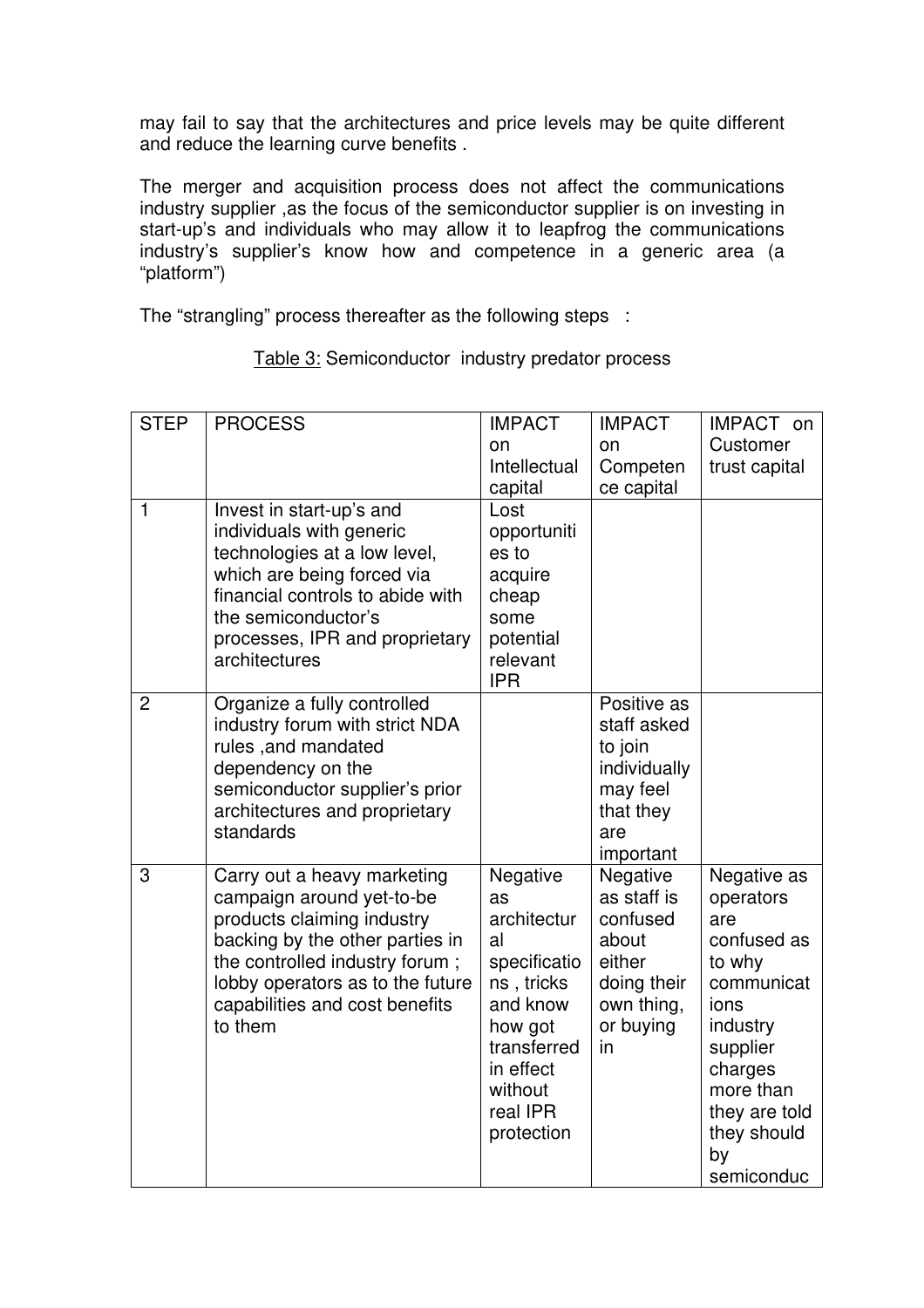|                |                                                                                                                                                                                                                                                                               |                                                                                                                                                        |                                                                                                                                                                                                                                           | tor vendor                                                                                                                                                                          |
|----------------|-------------------------------------------------------------------------------------------------------------------------------------------------------------------------------------------------------------------------------------------------------------------------------|--------------------------------------------------------------------------------------------------------------------------------------------------------|-------------------------------------------------------------------------------------------------------------------------------------------------------------------------------------------------------------------------------------------|-------------------------------------------------------------------------------------------------------------------------------------------------------------------------------------|
| $\overline{4}$ | Lobby technical and sourcing<br>management of<br>communications industry<br>supplier as to cheaper prices<br>, volume advantages, for yet-<br>to-be-seen and yet-to-be-<br>priced products ; pressure from<br>operator feedbacks; holding<br>back access to key<br>components | Negative<br>as no open<br>standardiz<br>ation is<br>possible<br>and IPR is<br>made<br>dependent<br>on<br>semicondu<br>ctor<br>supplier's<br><b>IPR</b> | Negative<br>on staff<br>who sees<br>R&D<br>budgets<br>and<br>products<br>curtailed to<br>the benefit<br>of external<br>paper<br>products                                                                                                  | Positive with<br>buyers;<br>negative<br>with<br>operator's<br>technical<br>resources<br>who see<br>delays<br>ahead                                                                  |
| 5              | Offer bundled components and<br>sub-systems , integrated by<br>semiconductor vendor's<br>systems divisions                                                                                                                                                                    | Negative<br>as<br>architectur<br>al<br>innovation<br>vanes                                                                                             | Negative<br>as<br>resources<br>are laid off<br>because of<br>operating<br>costs,<br>rarely<br>objectively<br>compared<br>with the<br>semicondu<br>ctor" sub-<br>system<br>life-cycle<br>costs to<br>the<br>communic<br>ations<br>supplier | Positive as<br>communicat<br>ions<br>supplier is<br>seen as<br>embarking<br>on "industry<br>standards"<br>,until life-<br>cycle added<br>costs<br>become<br>apparent to<br>operator |
| 6              | Stop supplying components to<br>communications<br>systems<br>supplier, who is forced to adopt<br>sub-systems bundles , and in<br>effect withdraw from platforms<br>area                                                                                                       | No IPR<br>generated<br>around<br>platform                                                                                                              | Staff laid<br>off                                                                                                                                                                                                                         | Negative as<br>operator<br>supports all<br>trouble with<br>new field<br>support,<br>higher<br>prices, etc                                                                           |

### **6. Discussion of cases**

It should first be noted that, for each of the three Cases (A-C) , there are more than one ,often minimum two suppliers applying such processes towards communications industry suppliers . It is not feasible to disclose here these predator suppliers .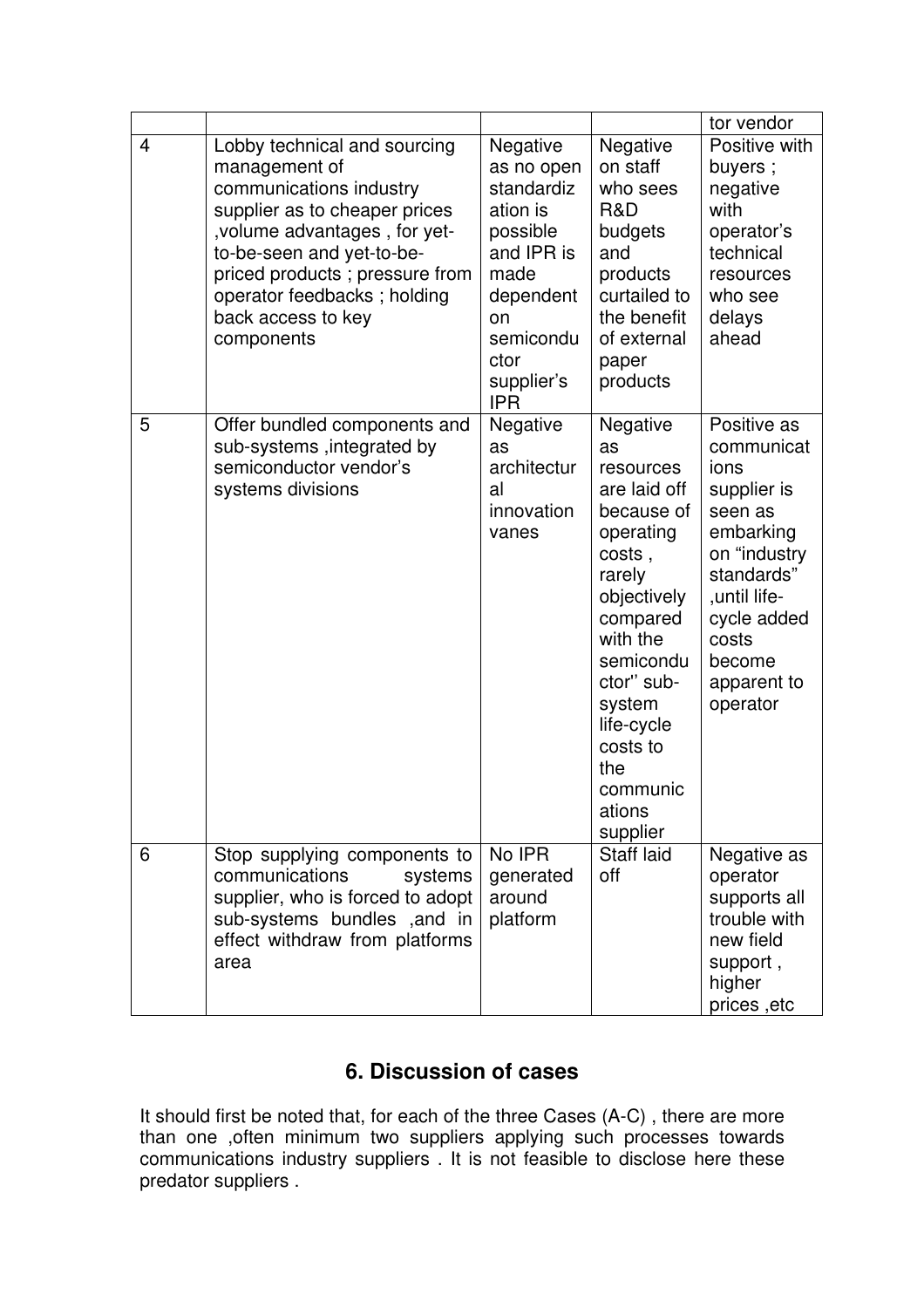Next , the quantifiable impact on the IPR capital , competence capital ,and customer trust capital, of these processes depend very much on the patent portofolio mix, of the product/system/service mix , on the personnel age /experience / skills distributions ,and finally of the technology bases and established customer bases .It is also difficult to quantify this impact in absolute terms as the three types of capital do not have established measurements recognized by accounting standards

Nevertheless, the three Cases are representative of needs of most communications industry suppliers , so that they are affected by these three processes altogether due to the global character of the operations of most predators and of the communications suppliers themselves .

An attempt is therefore made to evaluate the relative impact of the three processes, using publicly available elements pertaining to the patent portofolio , personnel resource distribution ,and the announced product plans and contracts over the period mid 2002-end 2004 ,by relatively large communications industry suppliers , which :

-either have a fairly diversified communications product/service portofolio : Lucent , Nortel , Siemens (ICN+ICM) , Ericsson , Alcatel (excluding space activities and others) ,NEC (Communications Div)

-or have a more focussed communications product/service portofolio : Nokia , Marconi , Tellabs

The result of the evaluation are relative impact ranges , over the mid 2002 end 2004 period, with the mid-2002 period as a base for the three forms of capital :

Table 4 : Cumulative relative impact table from predatory processes aiming at communications industry suppliers , in % , mid-2002 to end 2004 , with base mid 2002

| <b>PROCESS</b>     | Relative<br>impact | Relative<br>impact | Relative<br>impact |
|--------------------|--------------------|--------------------|--------------------|
|                    | on IPR capital     | competence<br>on   | on client<br>trust |
|                    |                    | capital            | capital            |
| Case A: software   | $2 - 5%$           | $0 - 7%$           | $0-4%$             |
| Case B : contract  | $4 - 16%$          | $2 - 18%$          | $6 - 14%$          |
| manufacturing      |                    |                    |                    |
| C:<br>Case         | $8-25%$            | $5-20%$            | 10-25 %            |
| semiconductor      |                    |                    |                    |
| <b>Minimum</b>     | 14 % (46 %)        | 7% (45%)           | $16\% (43\%)$      |
| (maximum)          |                    |                    |                    |
| cumulated          |                    |                    |                    |
| relative impact in |                    |                    |                    |
| $%$ , 2002-2004    |                    |                    |                    |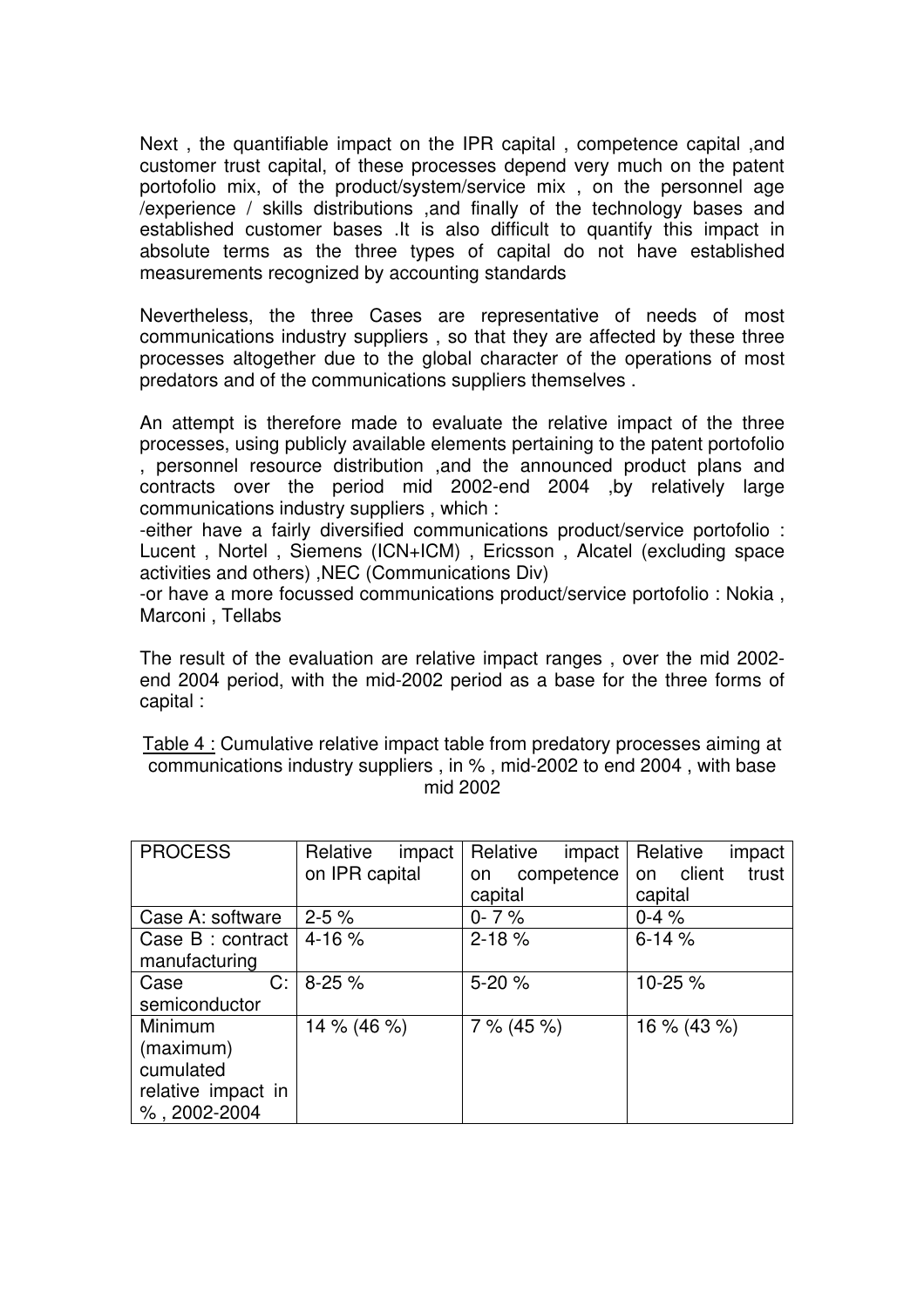Obviously the maximum relative cumulated impacts are unrealistic, but the very fact that they are all three in the 45 % domain is perceptually indicative of both a tolerance level ,or of an awakening level , at the communications industry supplier's . The debate as to the ratio of dependency towards noncommunications industry suppliers for core technologies , skills and customer relations ,is very rarely debated , except for:

- purchasing/sourcing departments who saw in positive eyes higher dependencies (up to 50 %) if the short term costs offer short term financial benefits on the operating costs
- financial management who see that the non-communications industry suppliers, with such predatory processes, reap the higher margins elements and leave the resource costly and low margin activities to the communications industry suppliers
- technical managers who would normally fight against any "N.I.H" level higher than the very minimum, in the 10-15 % range ;if they seem to be alerted to the situation it is interestingly enough because the estimated Minimum cumulative relative impact levels from the Table , have reached the alarm level for this category of decision makers

#### **7. The communications industry suppliers' defense and offensive strategies**

Here are short formulations of such strategies, the relative impacts of which can also be estimated via an impact table like Table 4 .

a) Mandate open public standards (ISO process) compliance in all sourced products or technologies :

 The growing importance of 3GPP , IETF , OMG , OMA is an illustration of this , as it allows in theory to switch component vendors , but not systems vendors or know how suppliers (such as consultants)

b) Cooperative funding , or "pool companies" to develop generic components to communications industry specifications , and with test and integration by the communications industry

Symbian , power module industry ,and in effect semiconductor foundries , are examples thereof

c) Collaboration of communications industry suppliers in joint specifications beyond standards (or prior to standards are published)

This is a difficult process due to anti-trust policies , but recent political initiatives have pointed at the benefits of such approaches for the industry at least on regional basis (European Union, China/Taiwan )

d) Involving operators and other communications industry clients in management and technology roadmap alignment processes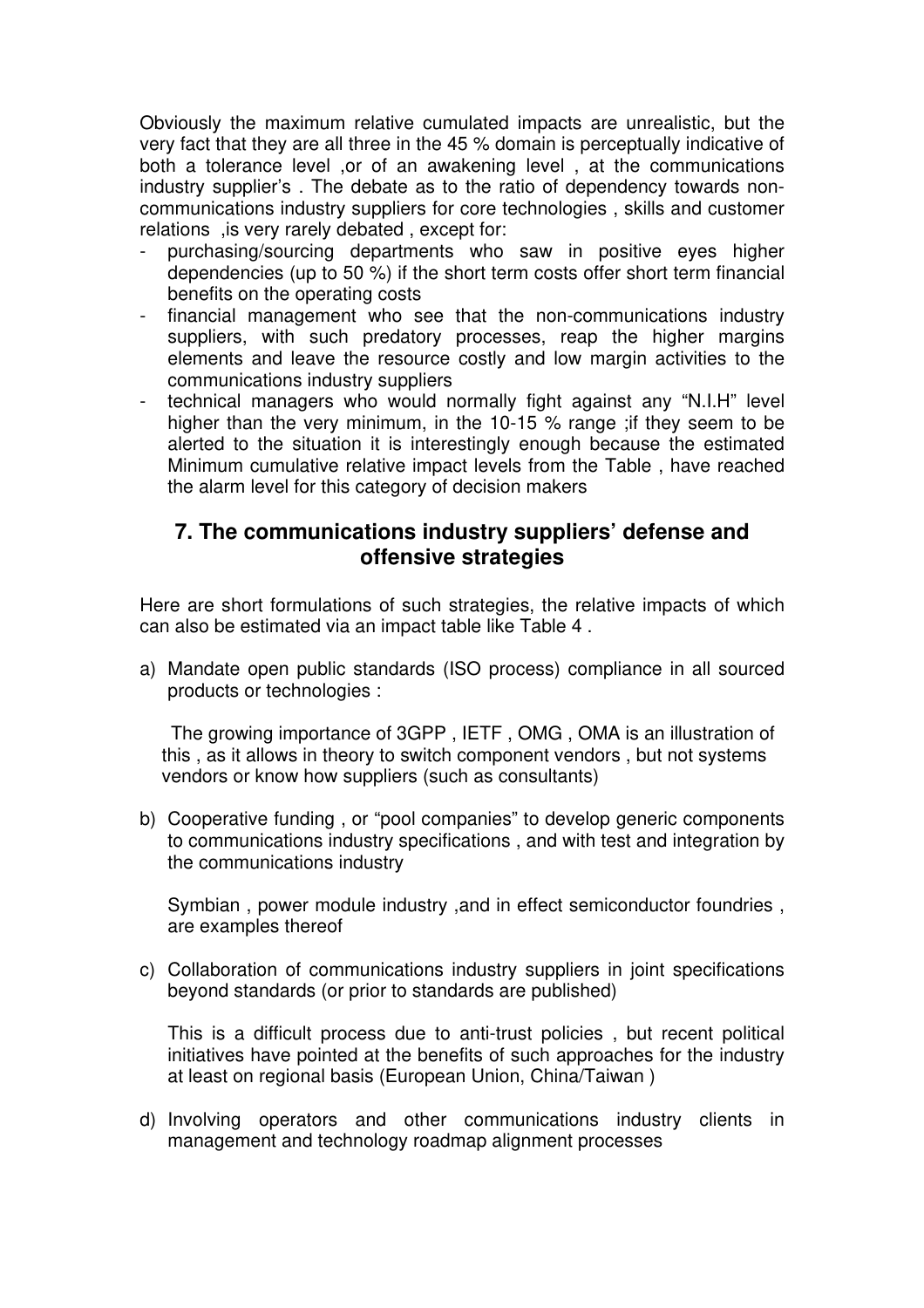This process is extended to address not just service level features but also architectural elements including in effect choices of supplier alternatives .

e) Timely and effective patent and IPR swap agreements with royalty payments or compensation payments

This mechanism has long been used for essential patents used mandated for architectural compliance in standards, but being extended to outright IPR licensing businesses to selected other communications industry suppliers (e.g. agreements around Bluetooth technology , 3G technology , handset platform technologies and industrialization packages )

f) Branding policy by communications industry suppliers (individually or collectively) of communications software applications or packages ,instead of letting the software , IT or semiconductor industry do it

This mechanism both keeps the customer trust image ,but is also a way to multiply the adoption of IPR or API's owned by the communications industry . Examples include System availability Forum , BREW ( by Qualcomm) , etc..

g) Aggressive personnel policies offering technical career tracks and prestige

This process ,probably initially tested at IBM and Bell Labs , has spread widely to the communications industry suppliers .However , are too often rewarded in this way old skills ,rather than novel areas or skills stimulating disruptive innovation and competivity .

h) Innovative business process ,tariff/charging/rating/ payment schemes benefiting the operators and supported by innovative business processes embedded inside the technical systems and products

The 3G Mobile Internet,and IPv6 areas start to offer such cases , although the staff involved at the communications industry supplier's is rarely looked positively upon for such non-technical innovation . Often, this work is left to consultants and the competence capital and customer trust capital decrease

#### **CONCLUSION**

The communications industry supplier's face far deeper challenges than the financial situation and demand evolution . The consolidation processes in this industry cannot ignore the predatory ambitions by other industries , and the identification of mismatch between the suppliers themselves and with others in terms of IPR , competence and customer trust , are necessary to enable success over time and continued innovation in the best interest of end users .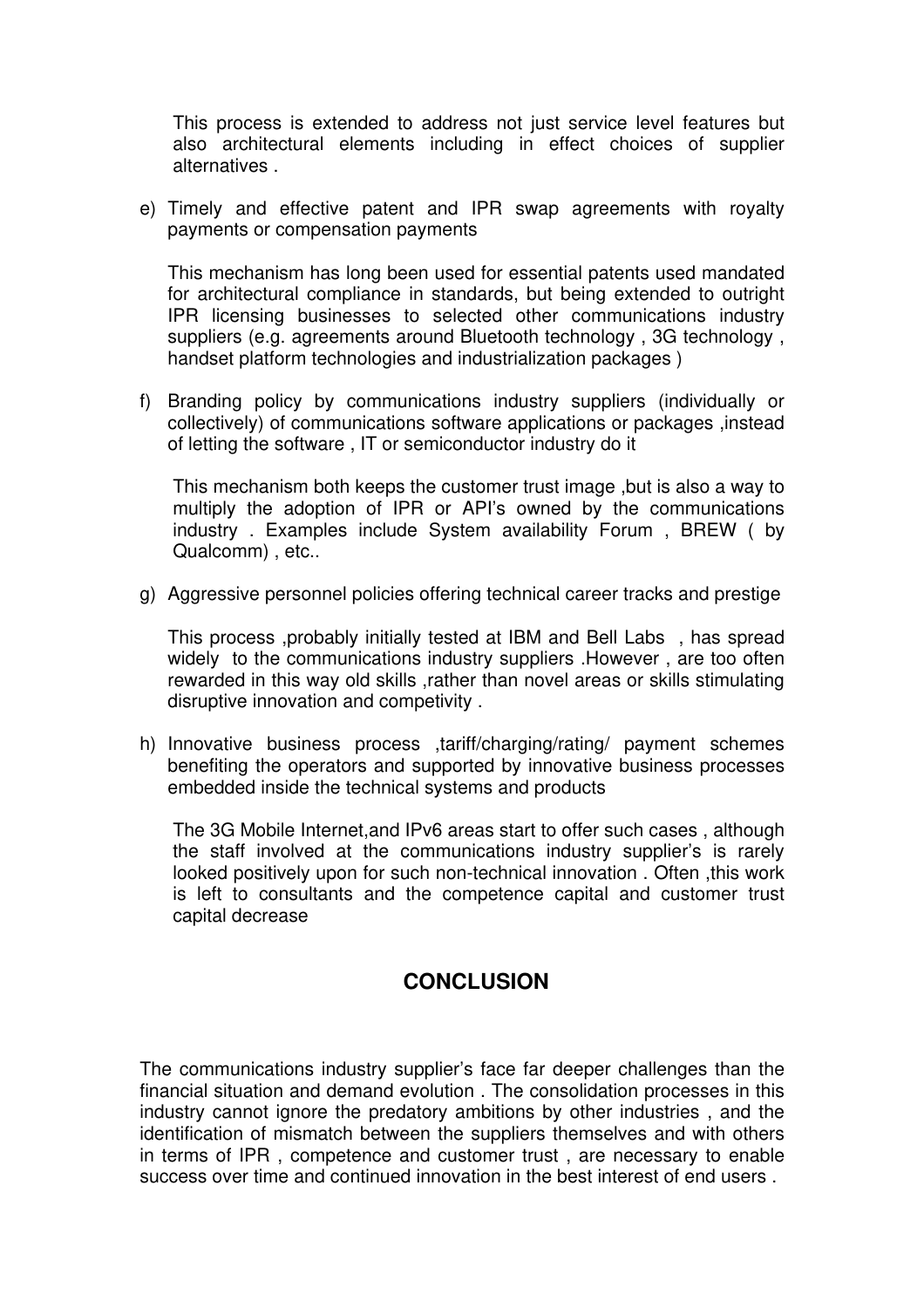#### **Bibliography**

Farelly,D.; Daly, G. , Outsourcing your recovery , European Semiconductor , July 2002, 59-61

Marcus Evans Conferences , Telco's outsourcing strategies and experiences Forum , London , 29-31 January 2003

Menkhoff,R. , Java and object standardization in the Internet : a way to more competition in the software industry ? , 1 st Berlecon Internet economics Workshop , May 2000, Berlin

Pau,L-F , The communications and information economy : issues , tariffs and economics resesearch areas , J. Economic dynamics and control, Aug 2002, **26**, no 9-10, 1651-1676

Selden,L; Colvin,G , Will this customer sink your stock ? , Fortune , 30 september 2002, 77-82

Siebert , H. (2002) , (Ed) , Economic policy issues of the new economy , Springer (Berlin)

Tamura , R. (2002) , Human capital and the switch from agriculture to industry , J. Economic dynamics and control , **27**, 207-242

Unknown , Research and development in ICT , Special issue , Communications and strategies , no 48 , november 2002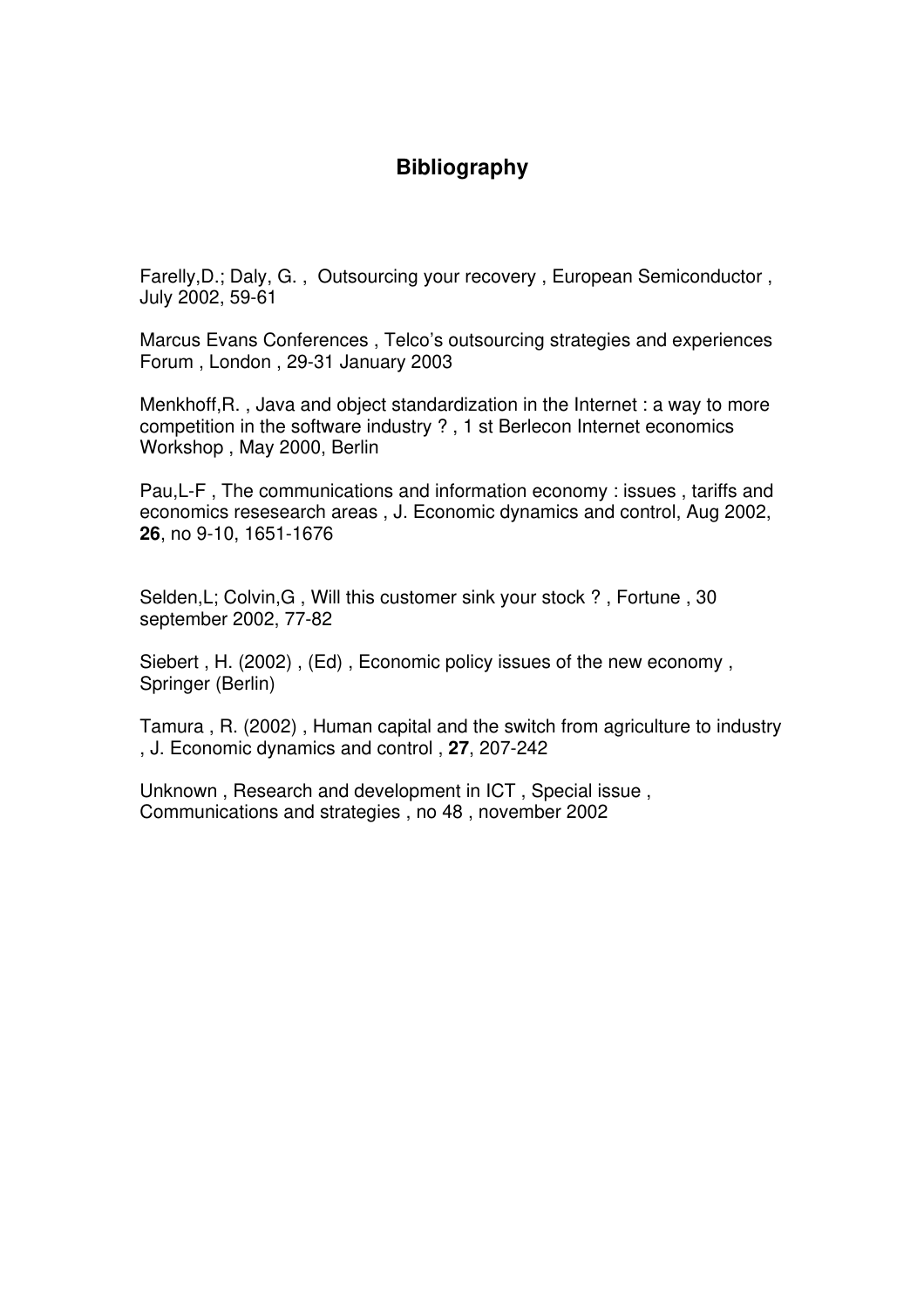### **Publications in the Report Series Research**<sup>∗</sup>  **in Management**

**ERIM Research Program: "Business Processes, Logistics and Information Systems"** 

**2003** 

Project Selection Directed By Intellectual Capital Scorecards Hennie Daniels and Bram de Jonge ERS-2003-001-LIS http://hdl.handle.net/1765/265

Combining expert knowledge and databases for risk management Hennie Daniels and Han van Dissel ERS-2003-002-LIS http://hdl.handle.net/1765/266

Recursive Approximation of the High Dimensional max Function Ş. İI. Birbil, S.-C. Fang, J.B.G. Frenk and S. Zhang ERS-2003-003-LIS http://hdl.handle.net/1765/267

Auctioning Bulk Mobile Messages S.Meij, L-F.Pau, E.van Heck ERS-2003-006-LIS http://hdl.handle.net/1765/274

Induction of Ordinal Decision Trees: An MCDA Approach Jan C. Bioch, Viara Popova ERS-2003-008-LIS http://hdl.handle.net/1765/271

A New Dantzig-Wolfe Reformulation And Branch-And-Price Algorithm For The Capacitated Lot Sizing Problem With Set Up Times Zeger Degraeve, Raf Jans ERS-2003-010-LIS http://hdl.handle.net/1765/275

Reverse Logistics – a review of case studies Marisa P. de Brito, Rommert Dekker, Simme D.P. Flapper ERS-2003-012-LIS http://hdl.handle.net/1765/277

Product Return Handling: decision-making and quantitative support Marisa P. de Brito, M. (René) B. M. de Koster ERS-2003-013-LIS http://hdl.handle.net/1765/278

ERIM Research Programs:

l

<sup>∗</sup> A complete overview of the ERIM Report Series Research in Management: http://www.erim.eur.nl

LIS Business Processes, Logistics and Information Systems

ORG Organizing for Performance

MKT Marketing

F&A Finance and Accounting

STR Strategy and Entrepreneurship